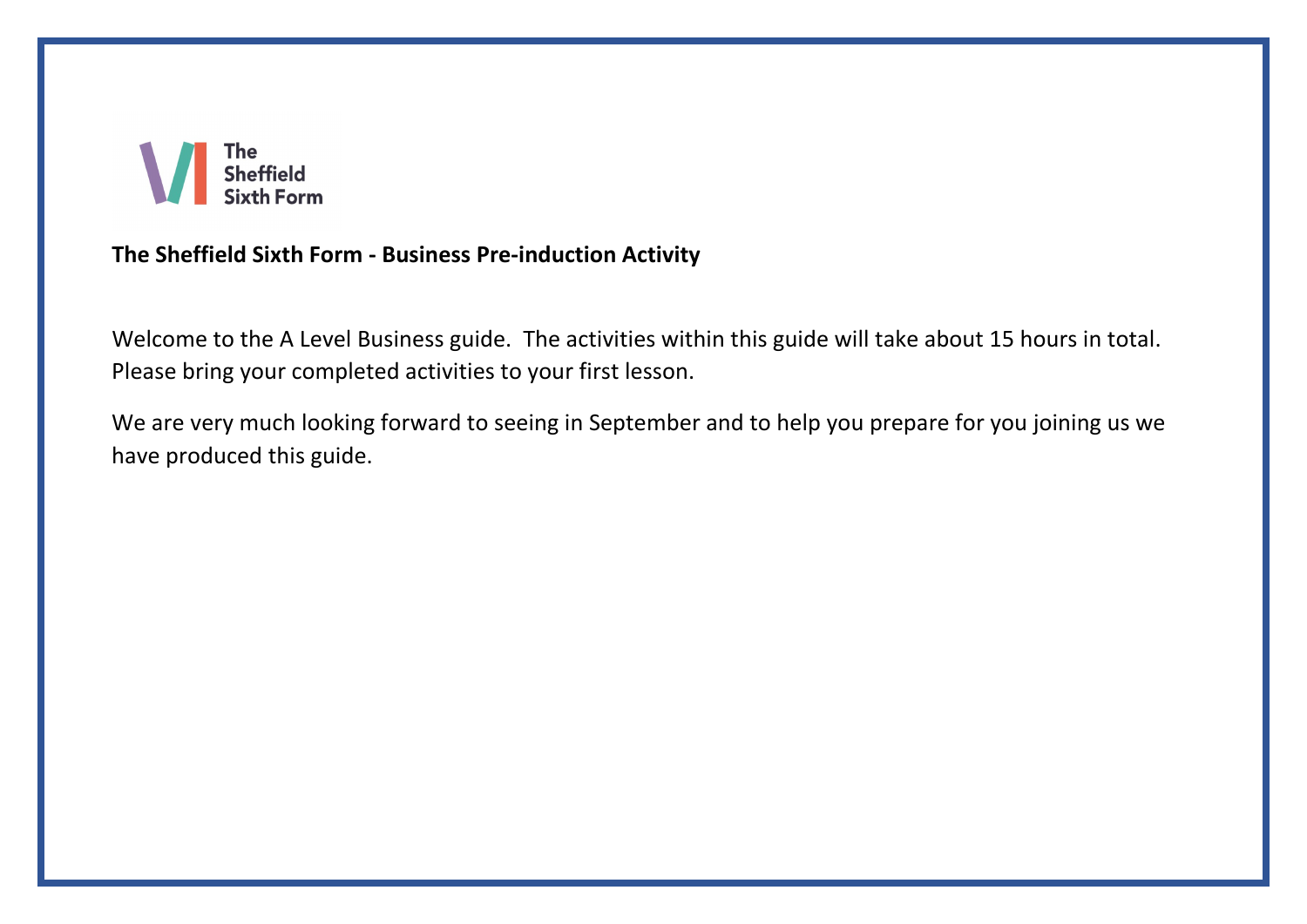## Business Summer Task (2020)

Welcome to Business at The Sheffield Sixth Form.

In order to be fully prepared to start you're A Level in Business, I'd like you to complete the following tasks over the summer. It is very important these tasks are done.

- 1) Purchase an A4 lever arch folder and a pack of dividers. Getting notes organised is one of the most important tasks which will allow you to recall your notes. (Due to COVID19, this step is recommended to be carried out when safe to do so)
- 2) Find an article either from a printed newspaper or online newspaper that discusses either staffing, financial, marketing or production issues for a business of your choosing. Be ready to discuss when we start in class for our first lesson
- 3) Complete the table of key terms on the page below.
- 4) Research and write a short summary about a large business of your choice. This should include: their industry (e.g. retail); no. of employees; financial data e.g. profits, turnover; key competitors; product range and any other relevant data/information.

Please also find attached the link to the AQA website, which is the exam board we use for Business. Here you can find more information on the course and relevant textbooks, although I will go through all of this in your first year and there will be an opportunity to purchase the textbook. But for you eager beavers…

<http://www.aqa.org.uk/subjects/business-subjects/as-and-a-level/business-7131-7132>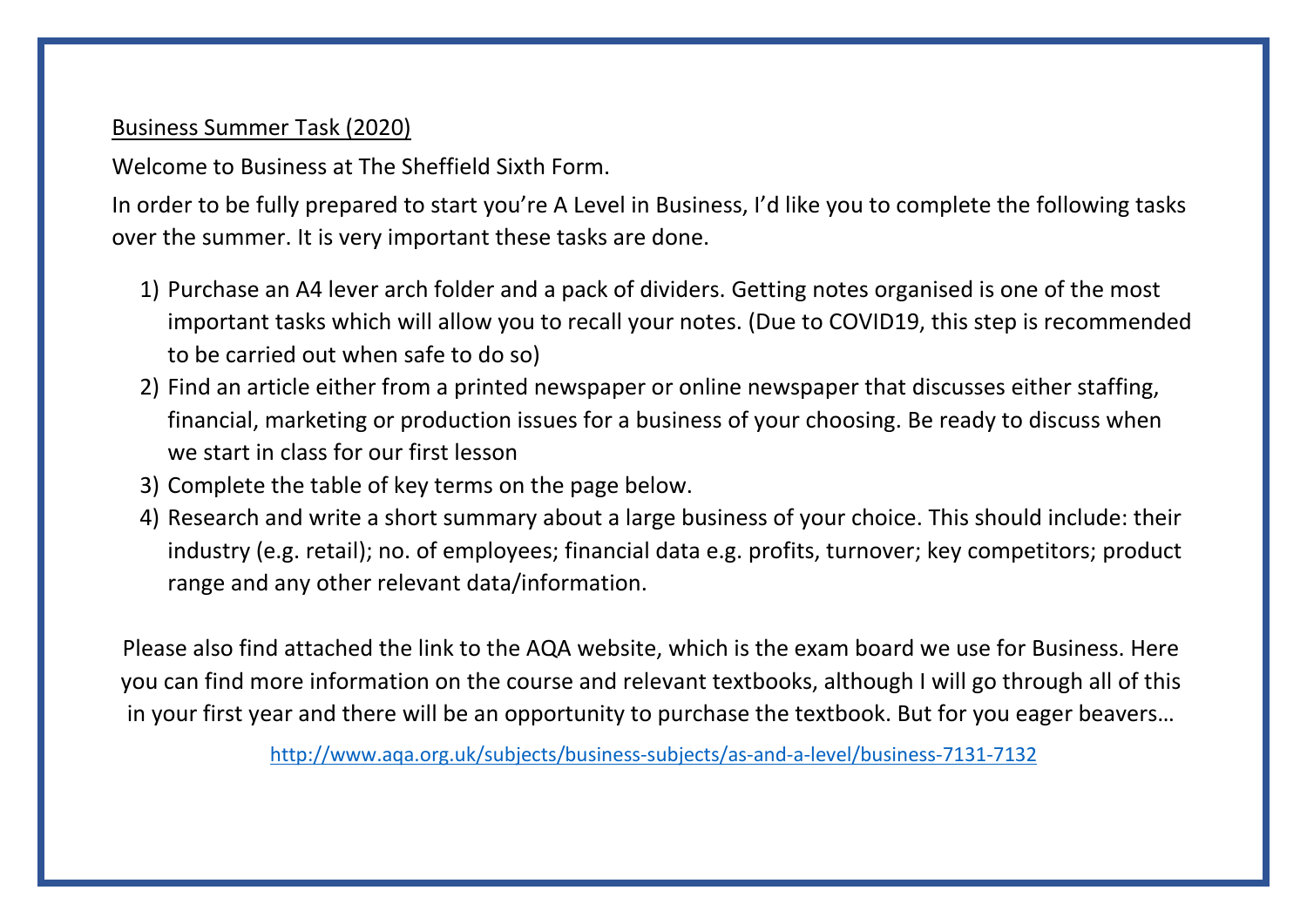## **Key Terms**

Please ensure you have good business definitions of the following:

- 1) Stakeholder
- 2) Break-even output
- 3) Marketing Mix
- 4) Corporate Social Responsibility
- 5) Public Limited Company
- 6) Mission Statement

Are there other terms that you think are important to our course? Write them here and find good Business definitions. Why do you think they are important?